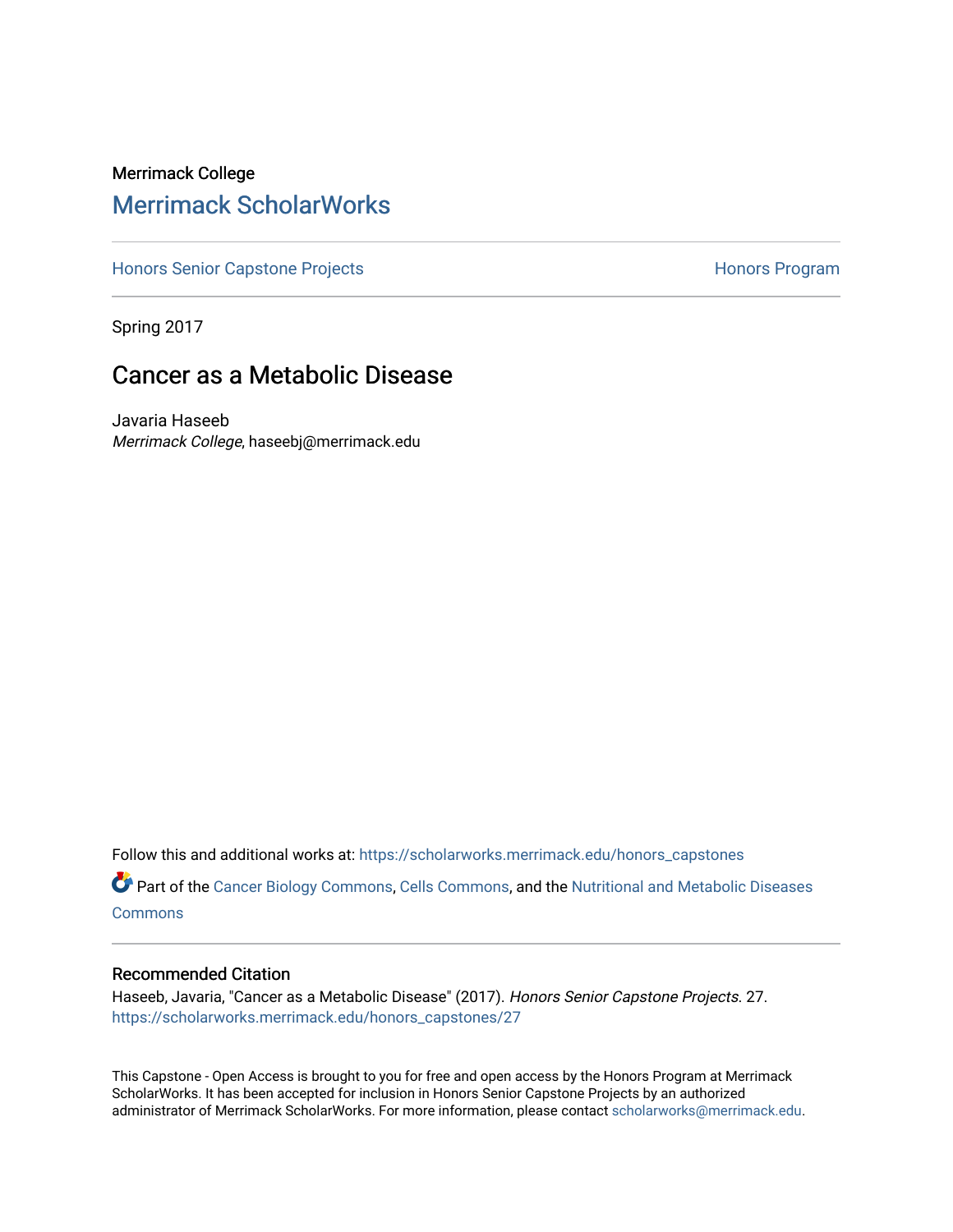# **Cancer as a Metabolic Disease**

# **Javaria Haseeb**

*Department of Biochemistry, Merrimack College, North Andover MA 01845, USA*

## **Abstract**

Despite decades of intensive scientific and medical efforts to develop efficient and effective treatments for cancer, it remains one of the prime causes of death today. For example, in 2016, there will be an estimated 1,685,210 new cases of cancer and 595,690 deaths due to cancer in the United States alone (National Cancer Institute). Worldwide in 2012, there were an estimated 14 million new cases of cancer and 8.2 million deaths due to cancer. In order to come up with better methods of detection and more successful modes of treatment, it is crucial that scientists understand the depth of not only what causes cancer but also what sustains it. This literature review examines cancer as a metabolic disease. More specifically, it summarizes carbohydrate metabolism and compares and contrasts the roles of the glucose transporter, the metabolic enzymes hexokinase, pyruvate kinase, citrate synthase, succinate dehydrogenase, cytochrome c oxidase, ATP synthase, and the tumor suppressor protein p53 in normal versus cancer cells. The review focuses on the altered cellular function of these molecules and the significance of their dysfunctionality in the transformation of normal to cancer cells.

## **Introduction**

Research has established that cancer is not a single disease but multiple diseases and epigenetic change contributes to its formation (Hirschey et.al, 2015). Cancer is characterized by unrestrained cellular proliferation, which may arise from nuclear genetic mutations or from mitochondrial DNA damage which alters the metabolic pathways – a network of chemical reactions either building (anabolism) or breaking (catabolism) molecules in an organism – of a cell.

The hallmarks of cancer comprise six biological functions acquired during the development of human tumors, which include: 1) cell proliferative signals; 2) evading growth suppressors (also known as tumor suppressors); 3) inhibition of apoptosis (cell death); 4) enabling replicative immortality; 5) inducing angiogenesis and 6) activating invasion and metastasis. Conceptual progress in the last decade has added two emerging hallmarks to this list: evading immune destruction and reprogramming of energy metabolism (Weinberg & Hanahan, 2011)

This review focuses on several differences in carbohydrate energy metabolism between normal and cancer cells and their significance in the cause and/or maintenance of the malignant phenotype. Carbohydrate metabolism comprises the different biochemical processes responsible for anabolism and catabolism of carbohydrates in an organism. Glycolysis and the citric acid cycle are two of the many biochemical processes used by cells for the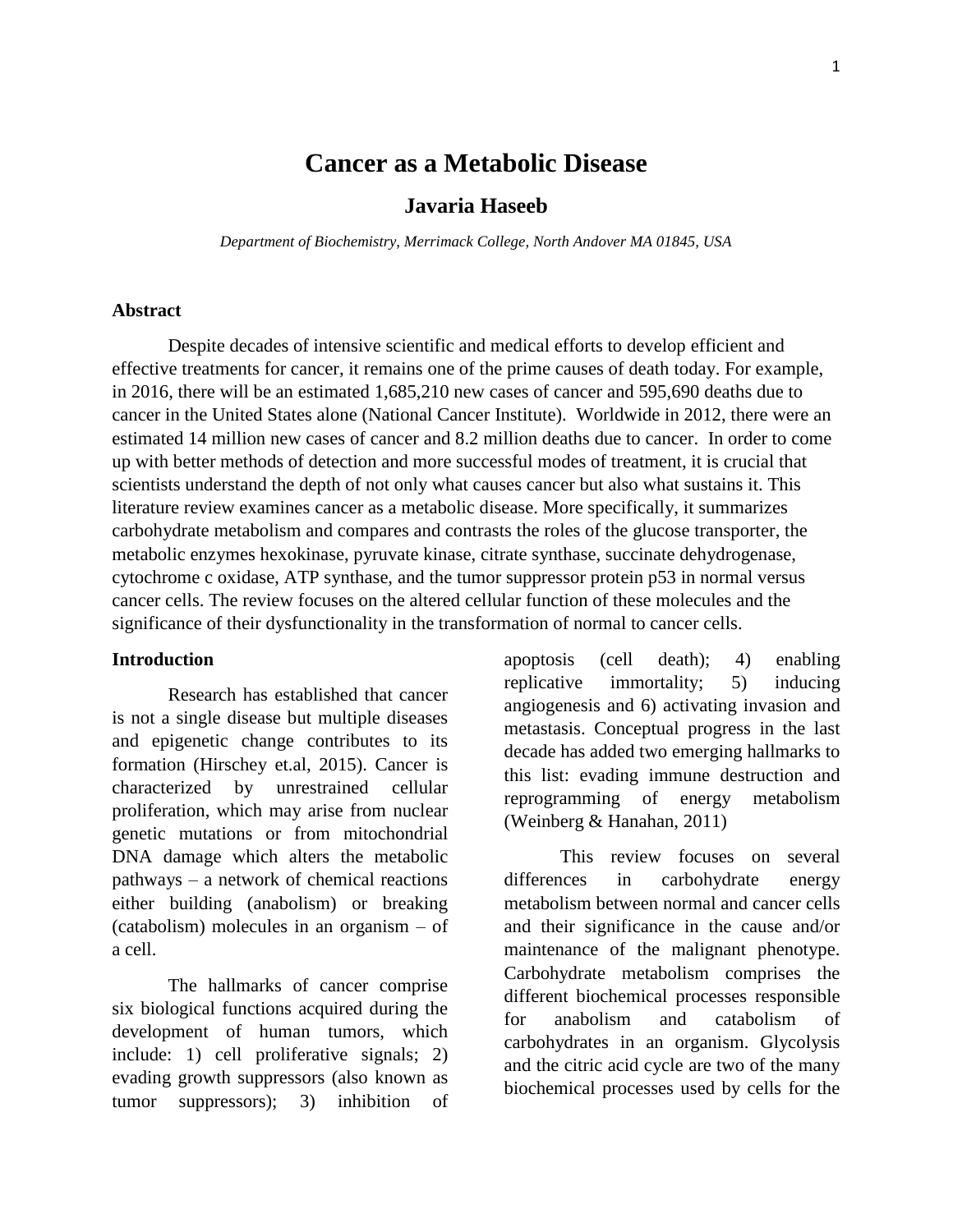catabolism of glucose molecules, which are ultimately converted into useable energy in the form of ATP. Normal cells produce up to 32 ATP molecules per glucose molecule oxidized through glycolysis, citric acid cycle, and oxidative phosphorylation. 2 ATP molecules are produced from glycolysis in the cytosol and the other 30 in the oxidative phosphorylation using NADH and FADH<sup>2</sup> generated from glycolysis and the citric acid cycle.

In the 1920s, Dr. Otto Warburg first observed the glucose metabolism in normal vs. cancer cells. He observed that the amount of glucose uptake in cancer cells was significantly greater than that in normal cells. He also observed that while normal mammalian cells usually convert all of their glucose into pyruvate via glycolysis, cancer cells converted more than half of their glucose into lactate (M.D. Hirschey et.al, 2015) in the presence or absence of oxygen (Bensinger & Christofk, 2012). This effect is known as the Warburg effect (Bensinger & Christofk, 2012). However, the mechanism of how cancers do this is yet to be determined.

One metabolic aberration in cancer cells includes a broken link between glycolysis and the oxidative phosphorylation (OP). OP is oxygen dependent whereas glycolysis is oxygen independent. Cancer cells take advantage of glycolysis being independent of oxygen and thus excel it, breaking the homeostatic link between glycolysis and OP. The rate of ATP production in cancer cells is 100 times faster than that of normal cells. Thus, even by taking an insufficient pathway for ATP production, cancer cells are able to proliferate at high rates. Where normal cells are strategically programmed to work

together to build various types of tissues needed for organismic survival, cancer cells have a different agenda. All they want to do is make more copies of themselves and the Warburg effect helps them with that (Weinberg, 2014).

### 1. **Glucose transport**

Normal and cancer cells alike need glucose for survival. Our cells acquire glucose from the blood stream via transporters located on the cell's membrane. The glucose transporters (GLUT) are a group of 14 different uniporter membrane proteins that transport glucose through the plasma membrane into the cell. GLUT-1, which is encoded by the SLC2A1 gene in humans, is of primary importance to this review (Serra et.al, 2014). In normal cells, the level of GLUT-1 on the membrane fluctuates depending on how much glucose is available in the blood stream, such that the GLUT-1 level is inversely proportional to glucose level. However, it has been observed that GLUT-1 is expressed in high levels in many tumors, regardless of the level of glucose present in the blood stream (Serra et.al, 2014). This allows for an increase in glucose uptake to serve the high energy demands of cancer cells (i.e, rapid, uncontrolled cell division). High levels of GLUT-1 are also found in fetal tissues, adult erythrocytes, and endothelial cells. Interestingly, cancer cells are known to mimic fetal and undifferentiated cells in many ways.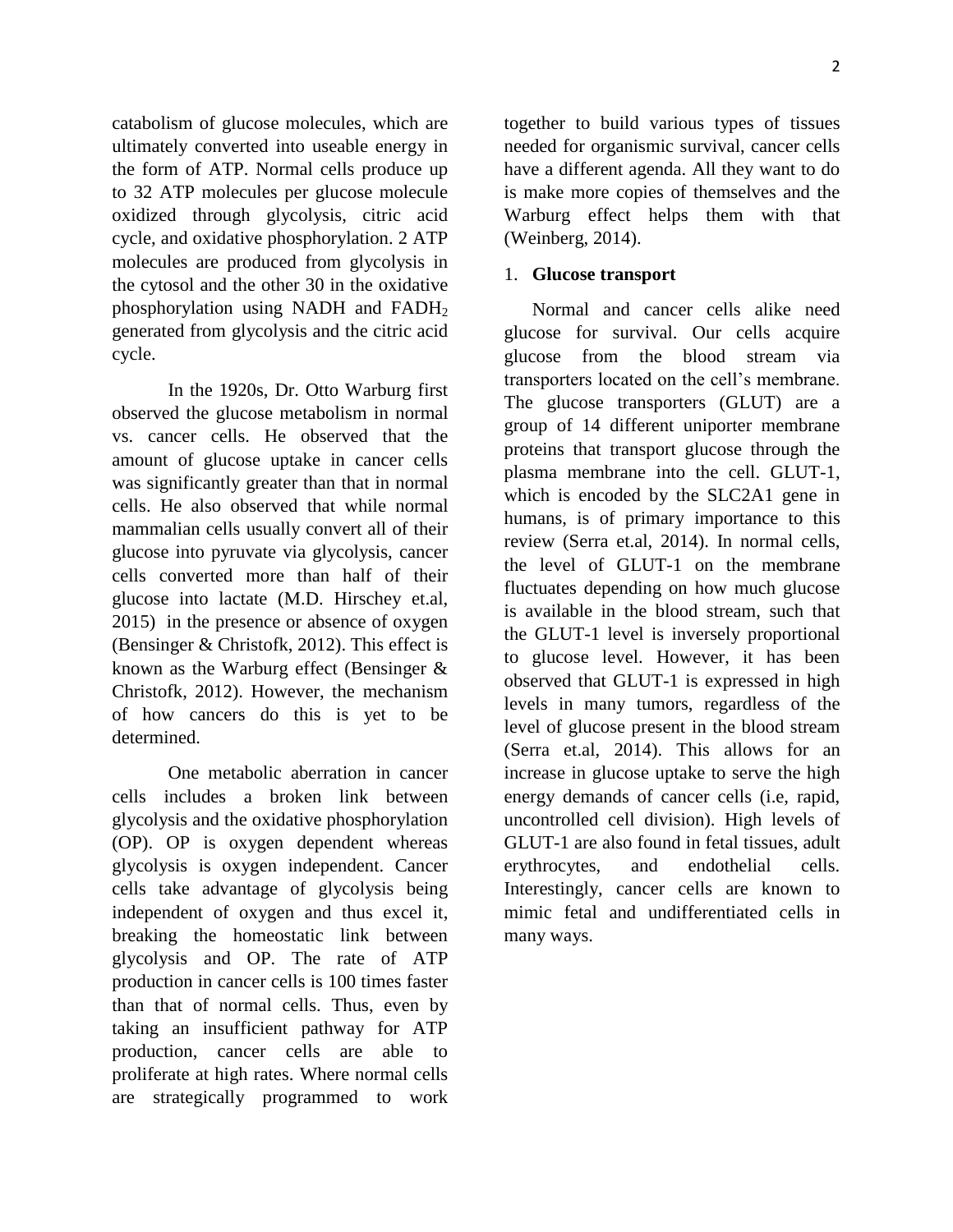

**Fig. 1: Difference in Metabolism between Normal vs. Cancer cells.** The figure shows the glucose metabolic pathway in a) a normal cell and b) in cancer cell. In a) a normal cell, glucose is transported into the cell via GLUT-1 where catabolism takes place through glycolysis, where glucose is committed to catabolism by HK (not shown) and broken down in to pyruvate by PKM-1. 2 ATP molecules are generated in this process. Pyruvate is then transported in to the mitochondria where it is converted to acetylcoA which goes through the citric acid cycle. The NADH and FADH<sub>2</sub> generated from glycolysis and citric acid cycle goes through oxidative phosphorylation (OP) through which the proton gradient (not shown) is established,  $O_2$  is reduced to form water, and 32 ATP molecules are synthesized. Increase levels of P53 (*refer to 5. P53*) inhibits glycolysis when necessary blocking glucose metabolism with no net ATP production. In b) cancer cell, glucose is transported in the cell via GLUT-1 where catabolism takes place through glycolysis, where glucose is committed to catabolism by HK2 (not shown) and broken down in to pyruvate by PKM-2. Pyruvate is then converted to lactate by LDH and leaves the cell creating an acidic environment (not shown). The chain between glycolysis and OP is broken (marked as red) and P53 is either silenced or completely lost from the cell.

#### *2.* **Glycolysis**

Once glucose enters the cytosol, it can undergo oxidation by glycolysis, a series of 10 enzyme catalyzed chemical reactions in which glucose is broken down to two pyruvate molecules (as shown in **Fig.2**). Energy is required in the first half of the process and then generated in the second half. For each glucose molecule, 2 molecules of pyruvate, 2 NADH, and 2 ATP molecules are generated (Pratt & Cornely, 2014).



**Fig.2: Glycolysis.** A series of 10 enzyme catalyzed chemical reactions in which glucose is broken down to two pyruvate molecules. There is a preparatory phase where two ATP molecules are consumed and a payoff phase where 4 ATP and 2 NADH molecules are generated, producing a total of 2 ATP, 2 NADH, and 2 Pyruvate molecules in the end (Giri, 2016).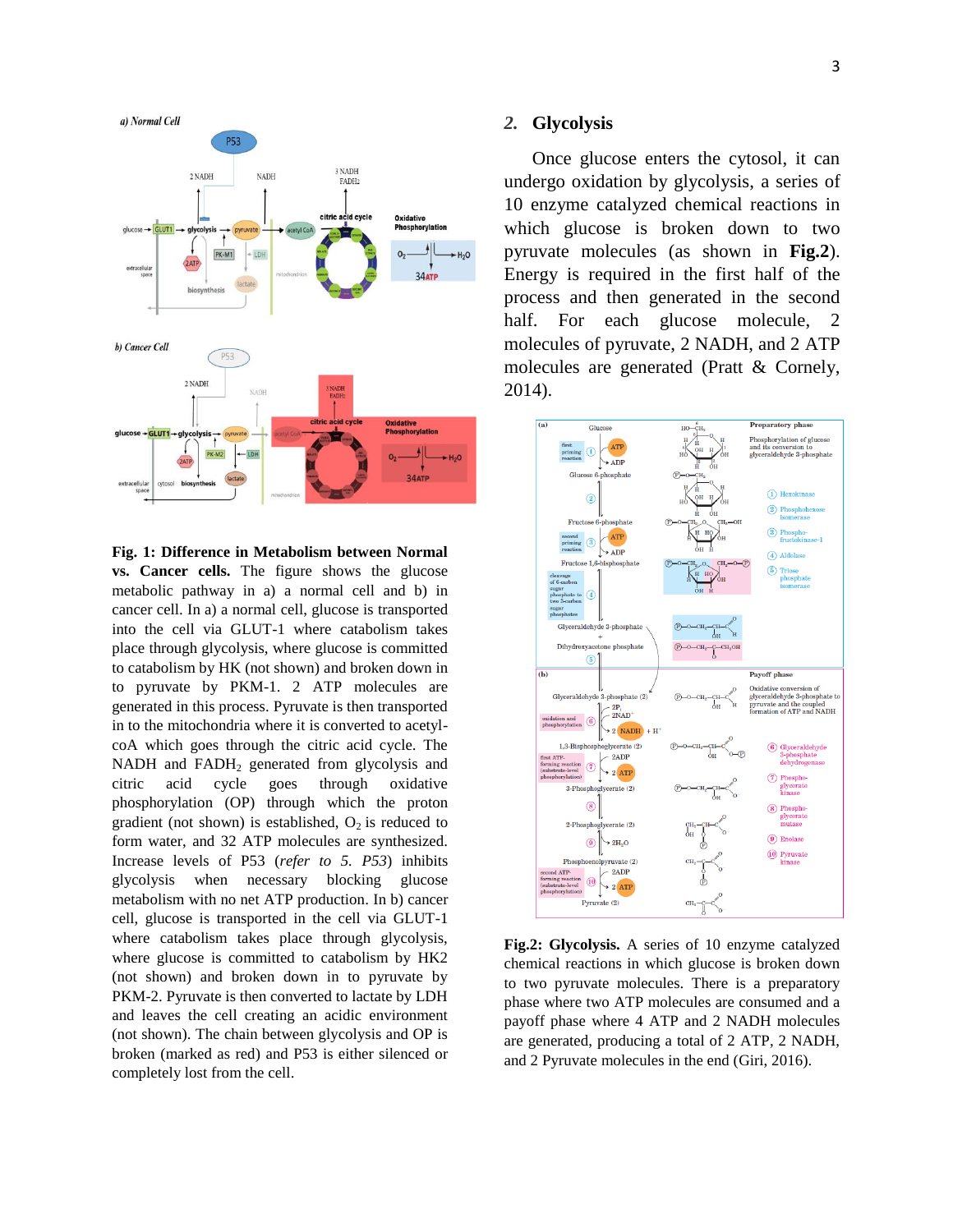### *Hexokinase*

Hexokinase (HK) catalyzes the first step of glycolysis in the cytosol (in most glycolytic pathways) converting glucose to glucose-6-phosphate (G6P). This is a ratelimiting step for glycolytic pathway, which commits glucose molecules to undergo complete oxidation (Bioinformatics, 2016). The role of HK in committing glucose molecules to energy metabolism may play a crucial role in supporting cancer, since these cells require an abundance of glucose energy for survival. HK is an enzyme located on the outer membrane of mitochondria, which is expressed in four isoforms, HK1, HK2, HK3, and HK4 all of which are found in humans (Patra, et.al 2013). HK1 is common in various types of cells in adults, HK4 is common in liver and pancreatic cells, little is known about HK3, and high levels of HK2 have been observed in many types of cancer including epithelial ovarian, breast, and colon cancer.

HK2 has two catalytic domains, the N- and C-terminals (Ahn et.al, 2009). Both domains have enzyme activity with Nterminal having a higher activity than the Cterminal. Even though there are two binding sites for glucose on HK2, only one molecule binds at a time. Studies suggest that when one glucose molecule binds on one of the two sites, it causes the enzyme to go through a conformational change, which then prevents another glucose molecule from binding to the enzyme during catalysis (Cardenas et.al, 1998). It is not completely known why HK2 has two glucose binding sites when it only catalyzes one molecule at a time.

High levels of HK2 are of great significance to cancer cells as observed in many different studies. In one of the studies, tissues of 48 colorectal cancer patients were studied for mRNA expression of proteins including but not limited to HK2, GLUT-1, PKM2, and VDAC-1 (Graziano et.al, 2016). Significantly high levels of these proteins were observed in primary tumor and liver metastasis with respect to the levels in normal mucosa. Other experiments have shown enhanced glycolytic rate when solubilized HK2 was added in a liver tumor cytosol (Hirschey et.al, 2015). In mouse models of kRas-driven lung cancer and Erbdriven breast cancer, HK2 was shown to be necessary to initiate and maintain tumor cells (Patra et.al, 2013).

Studies have shown a correlation between low levels of HK2 and downregulation of the Warburg effect (a decrease in the rate of glycolysis). In one study of epithelial ovarian cancer (EOC), low levels of Glucose transporter 1 (GLUT1), HK2, and down-regulation of the Warburg effect and cell proliferation were observed when a transcription factor known as FOXM1 gene expression was suppressed (Wang et.al, 2016). FOXM1 bind directly to the promoter region of GLUT1 and HK2 gene and promotes synthesis at the transcriptional level, so when FOXM1 was knocked down, the levels of GLUT1 and HK2 were observed to decrease (Wang et.al, 2016). In another study, the inhibition of HK2 was shown to improve the effects of anticancer drugs (Peng, et.al, 2009). Thus high levels of HK2 may very well be involved in the alteration of cancer cell's metabolism and the transformation of normal cells into cancer cells. The mechanism of how HK2 may be involved in tumorigenesis, however, is still unknown.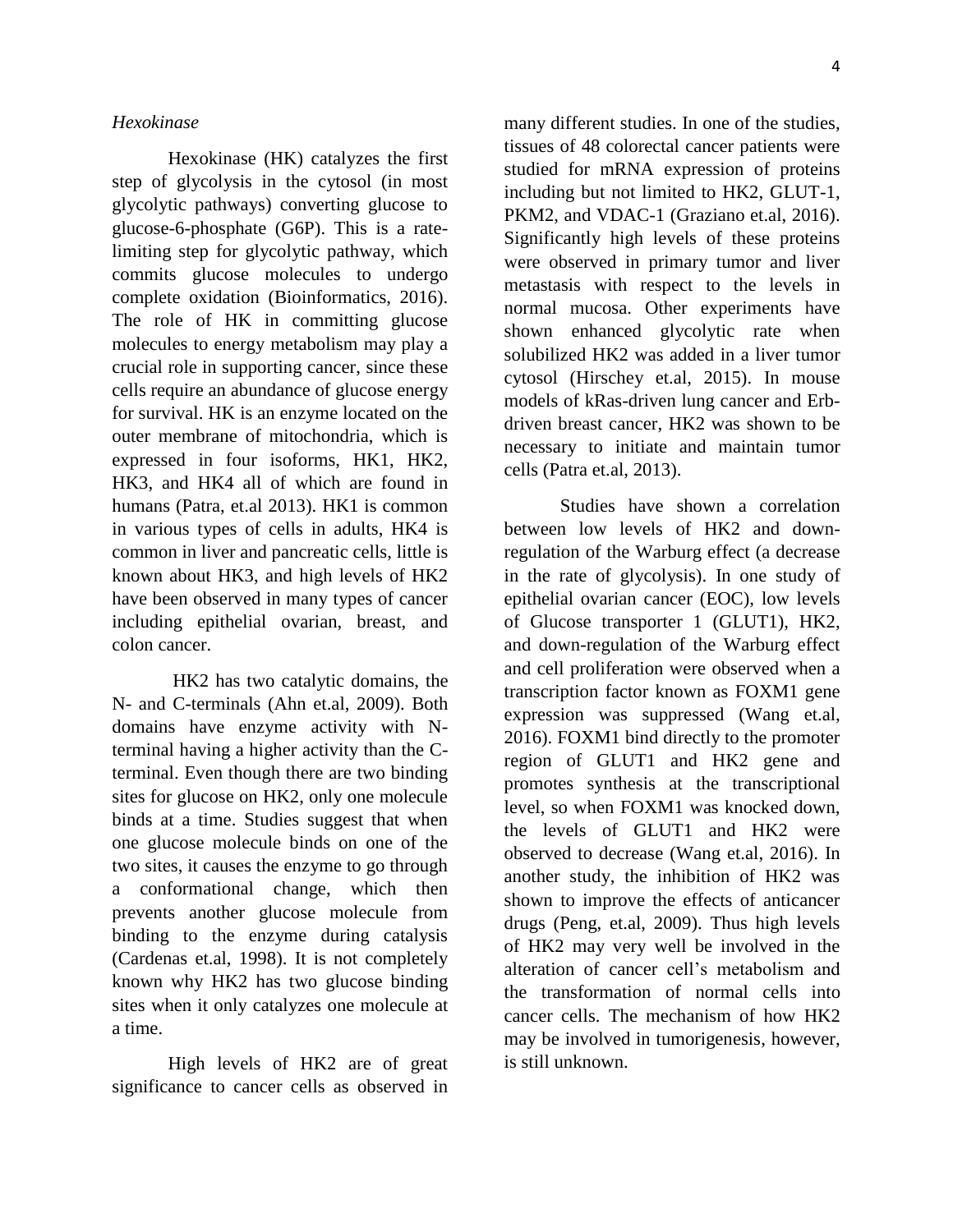#### *Pyruvate Kinase*

Pyruvate Kinase catalyzes the last step in glycolysis where it converts phospenolpyruvate (PEP) and ADP to pyruvate and ATP. This is another rate limiting step in the glycolytic path after HK2 (Bensinger & Christofk, 2012). The PKM gene encodes for isoenzymes PKM1 and PKM2. They are located in the cytosol within the glycolytic enzyme "complex". The two isoforms only differ in 23 amino acids within a 56 amino acid band on the Cterminus. PKM1 is commonly found in normal cells and assures the import of pyruvate in to the mitochondria, whereas PKM2 is active in embryos and more common in tumor cells where it diverts pyruvate to lactate dehydrogenase-A (LDH-A), which reduces pyruvate to lactate. Our focus is on PKM2 which is expressed in organs with high energy demands such as muscle, brain, and all cells that have high rate of nucleic acid synthesis, such as normal proliferating cells, embryonic cells, and tumor cells (Gupta & Bamezai, 2010).

PKM2 is present in two forms, tetrameric and dimeric. The tetrameric form has high affinity to PEP and is highly active at physiological PEP concentration, whereas the dimeric form has low affinity to PEP and is almost inactive at physiological PEP concentration. The dimeric form of PKM2, termed as Tumor M2-PK, is observed in many tumor cells (Mazurek, et.al, 2005). An increase in glycolysis helps to meet energy demands of high synthesis in cancer cells and PKM-2 plays an important role in generating synthetic intermediates. The low tetramer to high dimer ratio of PKM2 effects the conversion of glucose. High levels of dimeric form of PKM2 favors the conversion of glucose to lactate, whereas the tetrameric form favors the conversion of glucose to pyruvate.

The alteration of normal enzymes within the glycolytic complex hinders how the intermediates are processed. The shift from oxidative phosphorylation to glycolysis for ATP production with feedback inhibition accelerates glycolysis, which leads to enhanced lactate production. Glycolysis becomes the fastest way for energy production as well as the best pathway to synthesize nutrients (that are the intermediates) to help with cell proliferation. (Icard, 2011).

In one study that investigated the effects of PKM2 expression in osteosarcoma (Liu, et.al, 2016); PKM2 expression was observed to be elevated in cancerous tissues with respect to the adjacent normal tissues. The same study also showed an overall decrease in patient survival rate in the presence of high PKM2 levels than low PKM2 levels. In another study, silencing of PKM2 was shown to increase docetaxel (a chemotherapy drug) sensitivity in cells leading to strong suppression of cell viability (Yuan, et.al, 2016). High levels of PKM2 can be detrimental for patients and inhibition may increase the survival rate. This suggests the great importance of PKM2 levels present in cancer cells.

Other experiments have also shown that the growth of tumors depend on PKM2 expression, high levels of GLUT-1, and LDH-A. Inhibition of either of these proteins have been observed to noticeably slow down tumor growth. These observations show that the altered glucose metabolism of cancer cells creates a physiological system favorable for cancer growth and proliferation (Weinberg, 2014).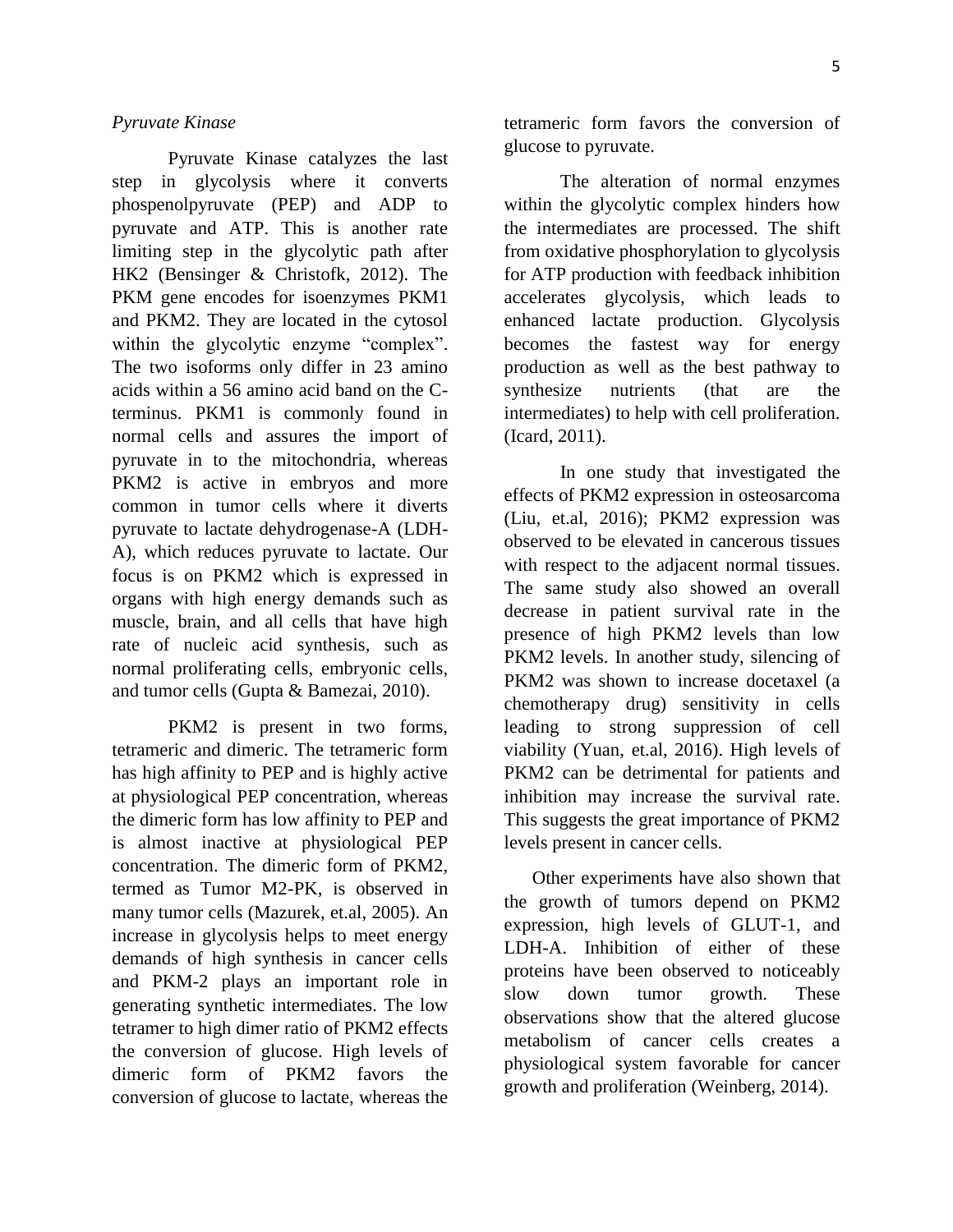#### **3. Citric Acid Cycle**

Citric acid cycle, also known as the Tricarboxcylic acid (TCA) or krebs cycle, is a pathway located in the inner matrix of mitochondria. When pyruvate enters the mitochondria it is converted into acetyl-co-A, which then proceeds in the TCA cycle, producing  $2 \text{ CO}_2$ ,  $3 \text{ NADH}$ ,  $2 \text{ FADH}_2$ , and  $1$ ATP molecule. Note that amino acids, fatty acids, and carbohydrates can enter the cycle and go through the same process as well. The cycle is a series of enzyme catalyzed chemical reactions (as shown in **Fig. 3)**, where the intermediates can serve as precursors of many reactions and products of different biological molecules (Pratt and Cornely, 2014).



**Fig.3: Citric Acid Cycle.** The cycle is a series of enzyme catalyzed chemical reactions that take place in the mitochondria to catabolize pyruvate. The intermediates can serve as precursors of many reactions and products of different biological molecules (not shown).  $2 \text{ CO}_2$ ,  $1 \text{ ATP}$ ,  $3 \text{ NADH}$ , and 2 FADH<sup>2</sup> molecules are generated (http://www.chemistrylearning.com/krebs-cycle/).

#### *Citrate Synthase*

Citrate synthase (CS) is an enzyme in the first step in the citric acid cycle (commonly assumed to be the rate limiting step) in which it catalyzes the condensation reaction of acetyl-coA and oxaloacetate to citrate. It is located in the mitochondrial matrix, transcribed by the nuclear DNA, and serves as a central enzyme in the process of glucose oxidation. It is comprised of 437 amino acids, which are organized into two subunits with 20 alpha helices each. Three quarters of the helices have tertiary structure while the remaining have irregular structure and a beta sheet composed of 13 amino acid residues. The active site is roughly located between the two subunits where each subunit has a binding site, one for acetylcoA and the other for oxaloacetate  $(http://pdb101.rcsb.org/motm/93)$ . High levels of ATP:ADP, acetyl-coA:CoA, and NADH:NAD ratio inhibit CS; these signal that the cell has enough energy and does not need to generate more energy until the ATP, acetyl-coA, and NADH levels decline.

The catalysis of the condensation reaction of acetyl-coA and oxaloacetate to citrate by CS means that CS activity is proportional to citrate concentration. Increase in CS activity will yield high levels of citrate, which has shown anti-cancer properties that sensitize cancer cells to chemotherapy (Icard, et.al, 2012). In normal cells, the Pasteur Effect – the process of fermentation inhibited in the presence of oxygen (opposite of the Warburg effect)  $-$  is regulated by ATP and citrate. Under hypoxic conditions, the cell undergoes oxidative stress that results in low level of ATP and citrate in the mitochondria. This in turn increases the activity of phosphofructokinase-1 (PFK1) – the enzyme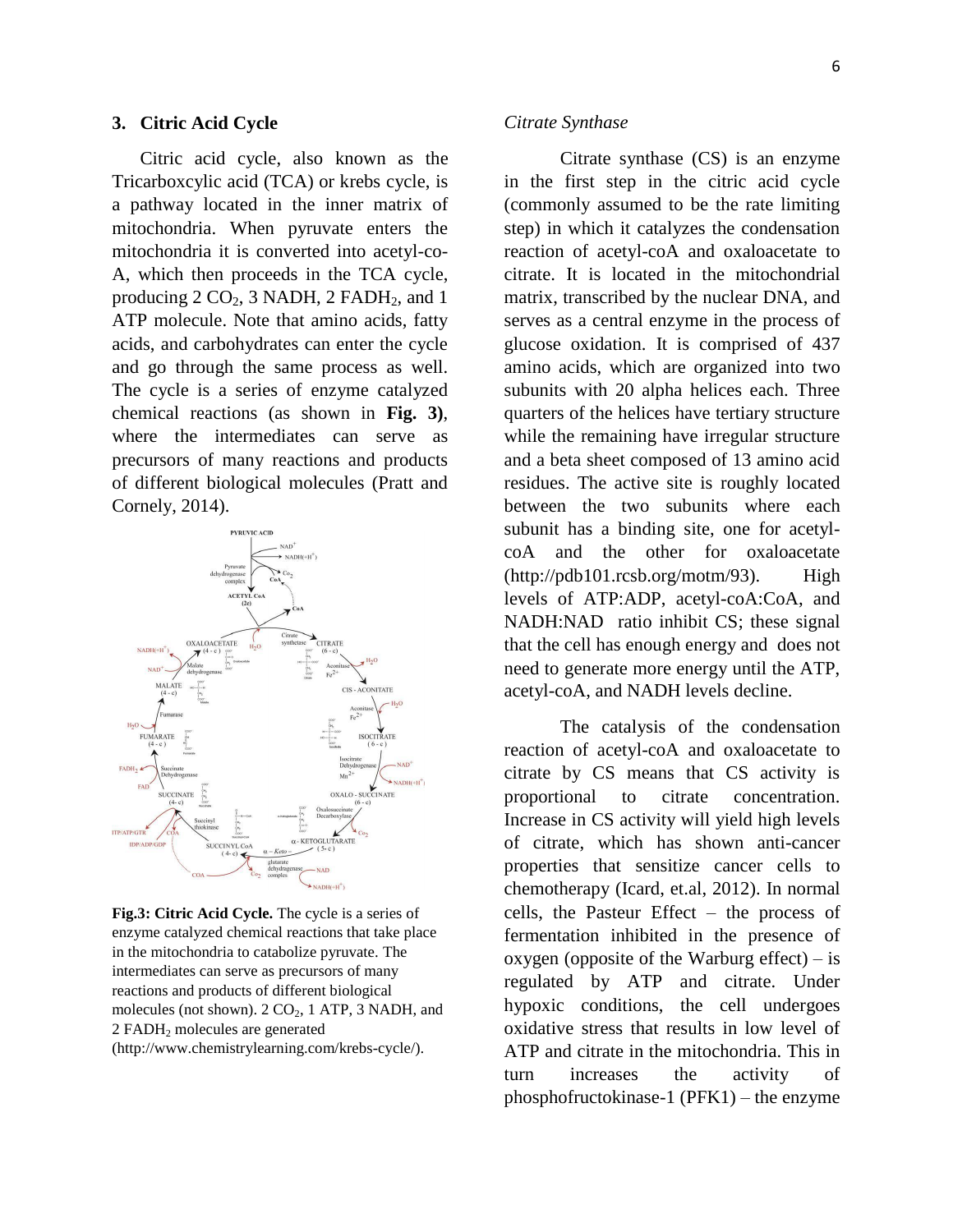catalyst in the third step of glycolysis – which in turn increases the rate of glycolysis to generate sufficient energy to keep the cell alive (Icard, et.al, 2012).

Alterations in CS activity have been observed in many types of cancers (Chen et.al, 2014). In a study of ovarian carcinoma, the cell line of benign tumor was compared with normal human ovarian surface epithelium, and ovarian tumor cell line was compared with ovarian cancer cell line (Chen et.al, 2014). High levels of CS were observed in benign versus normal and tumors versus cancer cell line. These observations show the proportionality between cell transformation and CS levels and suggest that CS expression is correlated with tumor progression. It has also been observed that the knock down of CS in ovarian cancer cell lines slowed down the process of cell proliferation and inhibited invasion and migration of cancer cells in vitro. The knock down also helped sensitize cancer cells to chemotherapeutic drugs like cisplatin, which subsequently showed enhanced apoptotic results (Chen et.al, 2014). In another study, however, the effects of knocked down CS were analyzed in human cervical cancer cell lines in which the silencing of CS showed an increase in cell proliferation, invasion, and migration in vitro (Lin, et.al, 2012). The metabolic shift of normal cells to cervical tumor cells was observed and results showed that low levels of CS corresponded to the switch from normal aerobic respiration to glycolysis (Lin, et.al, 2012). The contradiction regarding the effects of CS activity in different types of cancer is one of the many examples demonstrating that cancer is not a single disease but multiple diseases with distinct alteration in metabolism that thus require different treatments.

It is interesting to note how CS activity regulated in normal cells under hypoxic conditions resembles the activity in cancer cells. The majority of tumor cells are found to be hypoxic and exhibit the same kind of behavior, which is catabolizing glucose in to higher yields of lactate than pyruvate.

#### *Succinate Dehydrogenase*

Succinate Dehydrogenase (SD) is one of the many tumor suppressor protein (encoded by a tumor suppressor gene, which regulates cell cycle by slowing down cell division, repairing DNA, and inducing apoptosis when necessary) located on the inner membrane of the mitochondria (King et al, 2006). It is involved in both, the citric acid cycle and the oxidative phosphorylation (OP) also known as the electron transport chain (ETC), which will be discussed later in this review. SD catalyzes step 7 of the citric acid cycle and is also known as complex II in OP where it couples the oxidation of succinate to fumarate in the citric acid cycle with the reduction of ubiquinone to ubiquinol in OP. Mutations in SD are found to promote cancer transformation through the production of carcinogens (Ciriolo & Cardaci, 2012). The mechanism and detailed effects of SD in cancer metabolism is still under investigation.

#### **4. Oxidative Phosphorylation**

Oxidative Phosphorylation is the main source of ATP production in normal cells. It is the final stage of catabolism of metabolic fuels, a process whereby free energy from the transfer of electrons is conserved in a transmembrane gradient of protons that is then used to power ATP synthesis (Pratt & Cornely, 2014). The OP pathway is comprised of 5 complexes as shown in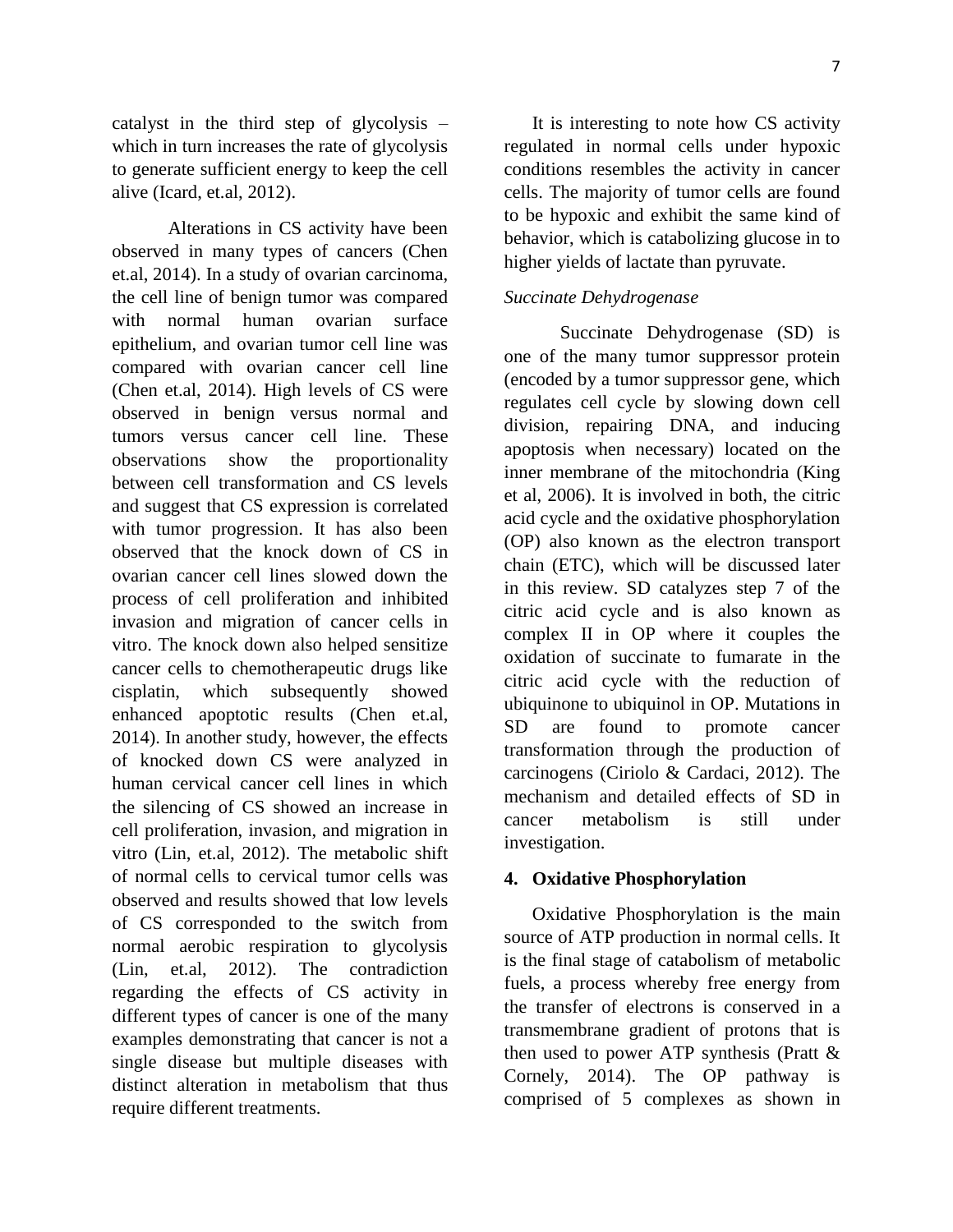**Fig.4**, two of which are of particular significance in cancer cell metabolism.



**Fig.4: Oxidative Phosphorylation.** There are five complexes involved in oxidative phosphorylation located in the inner mitochondrial membrane space. Complexes I-IV are in sequence on the right and complex V is shown on the left. Complexes I and II take the electrons from NADH and FADH<sub>2</sub> generated from the citric acid cycle and pass it on to complex III and IV through ubiquinone and cytochrome c. During this process, protons are pumped from the matrix into the intermembrane space creating a proton gradient. Complex V then utilizes the proton gradient to synthesize ATP from ADP and P<sup>i</sup> (https://www.khanacademy.org/science/biology/cellu lar-respiration-and-fermentation/oxidativephosphorylation/a/oxidative-phosphorylation-etc).

#### *Cytochrome c oxidase (Complex IV)*

Cytochrome c oxidase (COX), also known as complex IV, is a large transmembrane protein located on the inner membrane of mitochondria. It is the central part of the oxidative phosphorylation metabolic pathway where oxygen is reduced. In mammals, it is composed of 13 subunits, 10 of which have a nuclear origin and the other three have a mitochondrion origin (Krieg, et.al, 2004). Each complex has multiple metal prosthetic groups that are integral to the electron transfer process. There are two hemes present on the complex, one of which forms a binuclear center  $(a_3-Cu_B)$  that carries out oxygen

reduction. Four cytochrome c molecules transfer 4 electrons, one at a time, to  $Cu<sub>A</sub>$ which passes the electrons to cytochrome, and then on to the binuclear center where oxygen is reduced and 2 water molecules are formed. During this process, COX attracts 8 protons, 4 of which are used in the formation of water molecules and the other 4 are pumped out in the intermembrane space enhancing the protein gradient (Pratt & Cornely, 2014).

COX is present in three configurations: fully oxidized (also known as pulsed), partially reduced, and fully reduced. Different types of inhibitors have affinity towards different conformational states. Cyanide, for example, is a competitive inhibitor and has a high affinity to the partially reduced state of COX. It binds slowly but efficiently to binuclear site when the complex is in that state. On the other hand, high levels of ATP can allosterically inhibit cytochrome c oxidase (Arnold & Kadenbach, 1997).

Since COX is a central part of the oxidative metabolism, an alteration in this enzyme may have proportional effects on alterations in metabolism seen in cancer cells (Krieg et.al, 2004). In cancer cells, the homeostasis between the glycolytic pathway and oxidative phosphorylation is disrupted. The high level of glycolysis is used to acquire immense level of ATP production and the cell is not dependent on oxidative phosphorylation (OP) to fulfill its energy needs, unlike normal cells. Studies have shown an increase in the level of nuclear encoded versus mitochondrial encoded COX subunits in tumor derived cell lines of prostate and urothelial epithelium (Krieg et.al, 2004). High activity of COX was also observed in these cell lines and was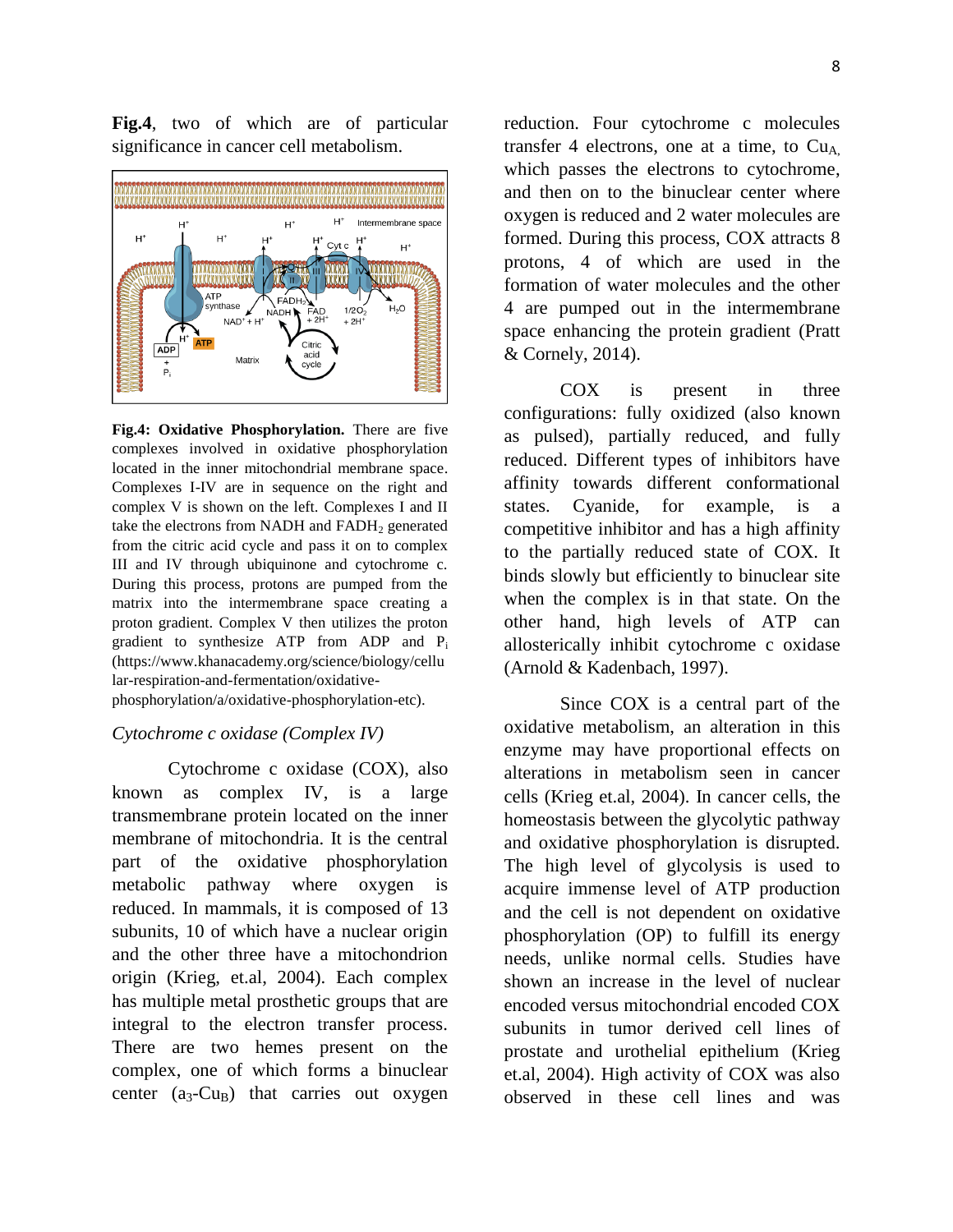correlated with an increase in glycolysis. High activity of COX is thought to assist tumor by depleting the citric acid cycle intermediates, which will lower the citrate concentration so it cannot inhibit PFK, therefore creating an environment that favors high rate of glycolysis (Krieg et.al, 2004). Further research needs to be done to understand the correlation between the COX proteomics and its link to metabolic alteration.

Another study has shown the correlation between altered COX function and the Warburg effect, a hallmark of metabolic reprogramming. In this study, two of the 10 nuclear encoded COX subunits, IVi1 and  $V<sub>b</sub>$  were knocked down to disrupt the COX normal function (Srinivasan et.al, 2016). These cytochrome c oxidase knock down (COXKD) cells showed a loss of COX activity, which was linked to the metabolic switch to glycolysis. The knock down of either subunit showed an increase in HK and phosphofructokinase (PFK) in cells. This led to an increase in glucose consumption and GLUT4 mRNA levels by greater than 2 folds compared to normal cells. However, the level of GLUT-1 was not affected, which is quite interesting as GLUT-1 is found in high levels in many cancer types. All these observations show a link between the disrupted COX and metabolic reprogramming in cancer cells. The COXKD cells were observed to have invasive phenotype, a decrease in transmembrane potential, and upregulation of genes that regulate cell growth, motility, invasiveness, and other hall marks of cancer cells. The induction of tumorigenesis may potentially be caused by defected COX, which may very well be used as a biomarker (Srinivasan et.al, 2016).

#### *ATP Synthase (Complex V)*

ATP Synthase (ATPs), also known as complex V, is a part of the OP metabolic pathway. It is involved in the catalysis of ATP synthesis by forming phosphoanhydride bond between ADP and Pi , as well as in the decomposition of ATP to ADP and  $P_i$ , and thus serves as the rate limiting step in OS (Whitford, 2005). ATPs is located on the inner membrane of mitochondria and has two domains,  $F<sub>o</sub>$  and  $F_1$ , both of which are known to have different biological and chemical properties.  $F<sub>o</sub>$  is the hydrophobic domain embedded in the inner mitochondrial membrane where it functions as a proton translocator using the proton gradient created by the electron transport chain.  $F_1$  is the hydrophilic domain located in the mitochondrial matrix and consists of 5 different subunits.  $F_0$  and  $F_1$ domains of ATPs work together by using the energy generated from the proton gradient to form or break the phosphoanhydride bonds for the synthesis or decomposition of ATP (Whitford, 2005).

ATPs plays an important role in human carcinoma, and its malfunction is known to be involved in mediation and progression of different types of human pathologies (Cenizo et.al, 2010). Studies have shown the importance of ATPs and how the malfunctioning could contribute in carcinogenesis. In normal cells, a protein known as inhibitory factor 1 (IF1) is known to prevent ATPs from shifting to ATP hydrolysis under hypoxic conditions. The expression of IF1 varies among different tissues, as it is highly expressed in heart, moderately in liver, and almost negligible in breast, colon, and lung. In human carcinoma, studies have shown that IF1 is found in abundance even in the cells that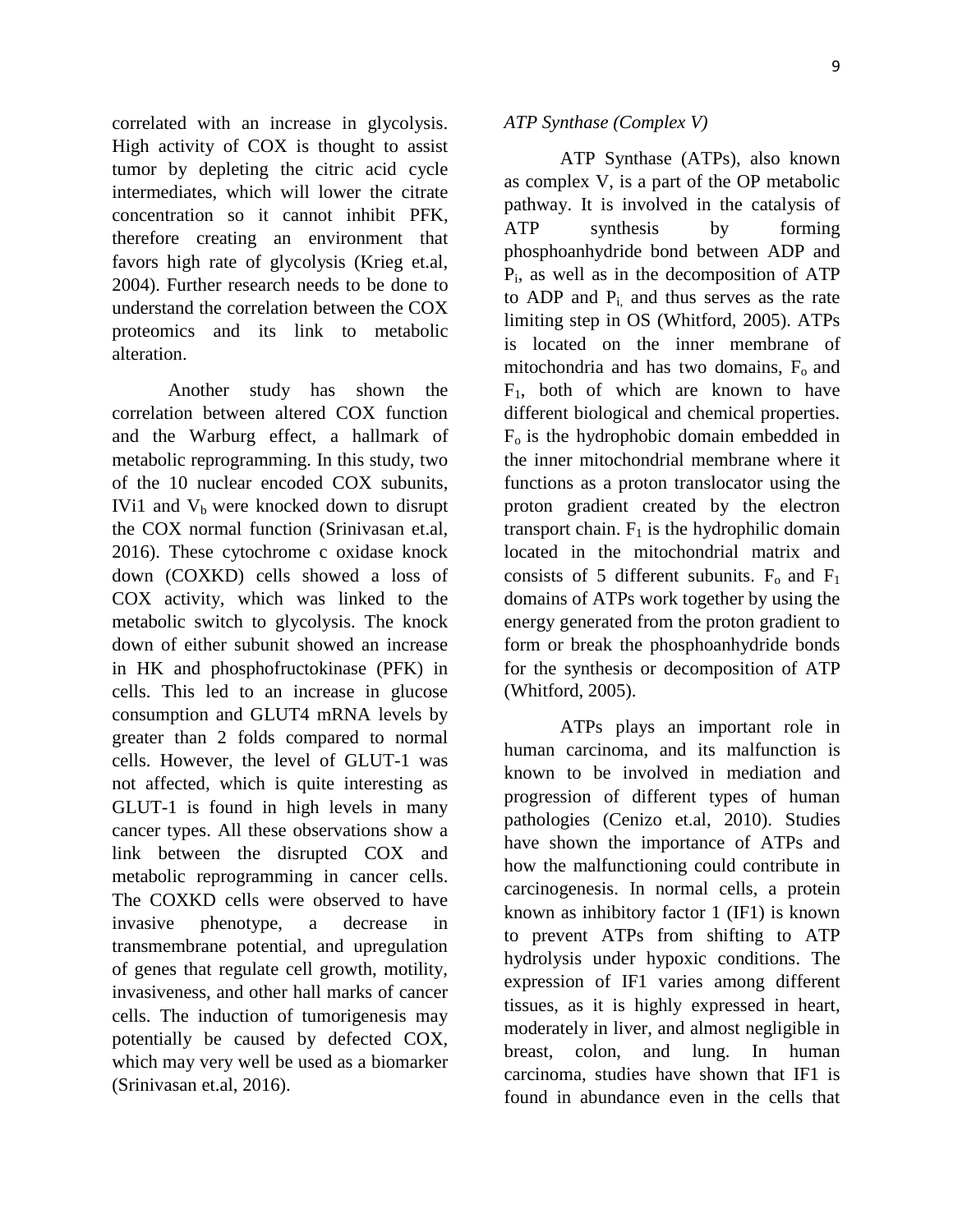once had negligible levels. This resulted in the malfunctioning of ATPs and promoted the switch to high rates of aerobic glycolysis. As expected, the silencing of IF1 was shown to have reverse effects as it decreased the rate of glycolysis (Arago et.al, 2012). What causes the upregulation of IF1 is still unknown. One may wonder what causes IF1 to not interfere with ATPs activity when it is highly expressed in normal tissues such as the heart. It is hypothesized that perhaps the IF1 protein goes through post-translational modifications which do not allow it to interfere with normal ATPs activity and perhaps that modification is subdued in carcinoma (Arago et.al, 2012).

In another study, elevated expression of IF1 was shown to be involved in mediating the switch to Warburg phenotypes by regulating tumor metabolism through ATPs activity. Monoclonal antibodies were used against IF1 to show high expression of IF1 in human carcinomas compared to normal cells and high levels were shown to increase the rate of aerobic glycolysis with a decrease in OP. The silencing of IF1 had the opposite effects as a decrease in the rate of aerobic glycolysis and an increase in the rate of OP was observed. These observations were correlated to the Warburg effect in this study (Cenizo et. al, 2010).

## **5. P53**

P53, also known as TP53, is a wellknown tumor suppressor encoded by a tumor suppressor gene. A tumor suppressor gene is an anti-oncogene that regulates cell cycle by slowing down cell division, repairing DNA, and inducing apoptosis when necessary. One of the hallmarks of cancer cells is its ability to evade tumor suppression (Weinberg & Hanahan, 2011).

P53 gene is located on chromosome number 7 and it is a phosphoprotein with 393 amino acids that build its 4 domains (Bioinformatics). Each domain has a distinct function to activate transcription factors, recognize specific DNA sequences, tetramerize the protein, or recognize DNA damage.

P53 also regulates mouse double minute 2 (Mdm2), also known as E3 ubiquitinprotein ligase, encoded by the Mdm2 gene, and uses it to regulate its own levels. P53 proteins that are not phosphorylated binds to Mdm2, which then degrades it through ubiquitination (Bioinformatics). P53 helps maintain the cell's genome stability by preventing mutations through regulating DNA damage repair proteins (Jones &Thompson, 2009). Low levels of P53 are present in normal cells which are activated and increased if the cell has been insulted with DNA damage, hypoxia, and oxidative stress, shunting the cell to go under apoptosis (Jones & Thompson, 2009).

With the tumor suppressor functions, P53 also has an important role in terms of metabolism. It has the ability to reduce the glycolytic flux, thus oppose the Warburg effect (Hirschey, et.al, 2015). Approximately 50% of all tumors have mutations in p53 (Bioinformatics).

Energy homeostasis pathways are regulated by stress-induced transcriptional programs, which in turn are regulated by p53 (Jones & Thompson, 2009). When a cell goes under hypoxia induced oxidative stress, the level of (cyclic adenosine monophosphate) cAMP:ATP increases which activates 5<sup>'</sup> adenosine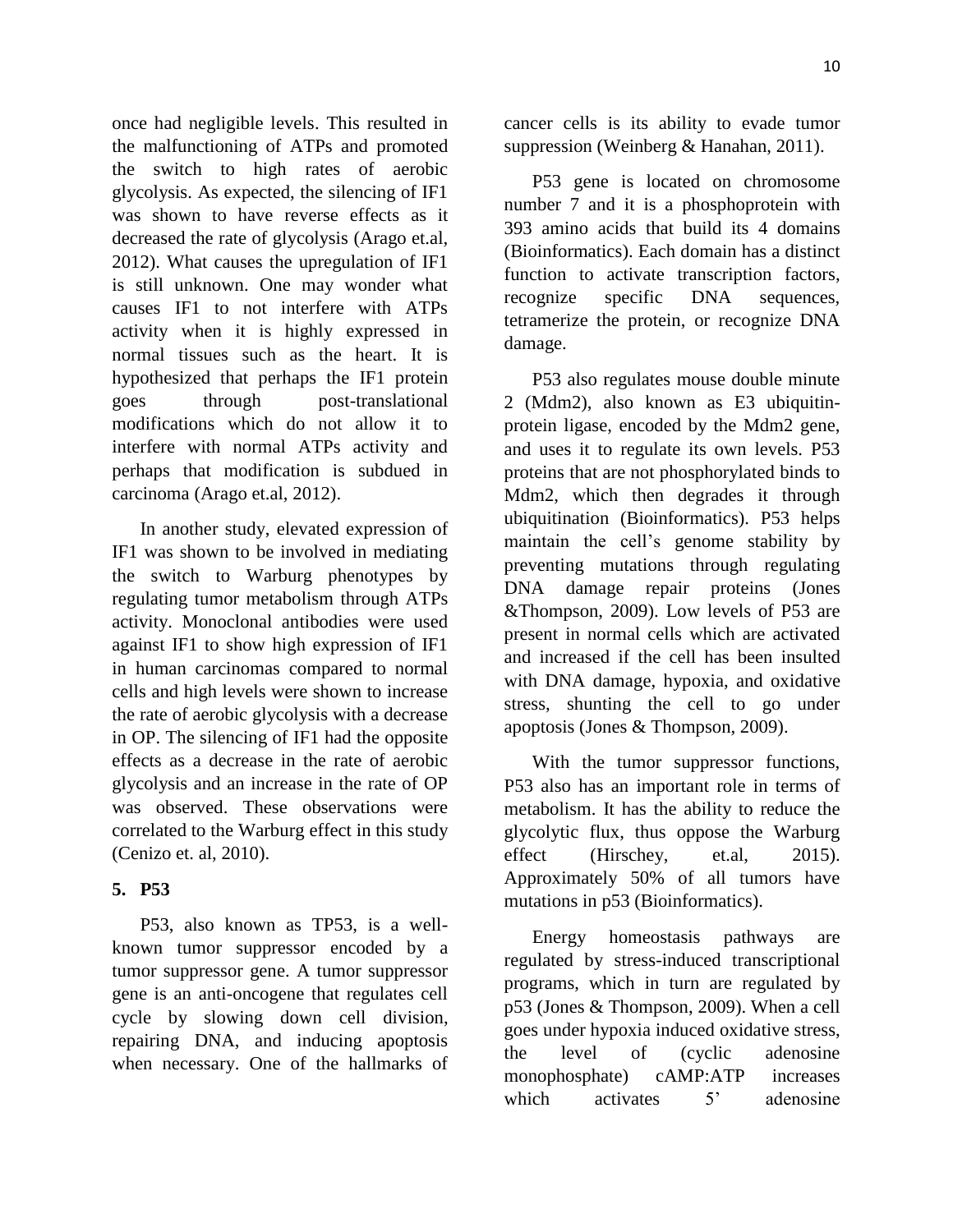monophosphate-activated protein kinase (AMPK), which then not only activates p53 but also inhibits lipid and protein synthesis, crucial for cell growth. The increase in p53 then triggers a protein called TIGAR (TP53 inducible glycolysis and apoptosis regulator), which inhibits the glycolytic pathway.

Studies have also shown that the activity of P53 favors the formation of ATP from OP, which is common in normal cells (Jones & Thompson, 2009). It does this by regulating fructose-2-6-biphosphate (in the glycolytic pathway), TIGAR, and the assembly of COX by cytochrome c oxidase assembly protein (SCO2). It is interesting to note that a lack of SCO2 assists the cell to shift from OS to glycolysis to generate ATP (Jones & Thompson, 2009).

Another study has shown an interesting relationship between PKM2 and p53. An increase in PKM2 resulted in a decrease in p53 protein level with a short half-life (Wu, et.al, 2016). However, when PKM2 was knocked down in the cell, the p53 level increased with a greater half-life. It was also observed that PKM2 is capable of directly binding to p53 and MDM2 complex and promote p53 ubiquitination (dimeric form of PKM2 has a greater significance) (Wu, et.al, 2016).

Defects or a loss in P53 results in abnormal cell proliferation, which is one of the hall marks of cancer. This provides a great growth opportunity for normal cells to transform in to cancer cells. When normal cells are insulted with multiple DNA damage, hypoxic oxidative stress, and other cell insults, the absence of p53 would mean the absence of repair mechanism and apoptosis induction, allowing the cell to behave abnormally (Jones & Thompson, 2009). The silencing or complete loss of P53 allows the switch in the metabolism from OP to glycolysis without blocking the cell cycle and inducing apoptosis.

|                                | <b>In Normal Cells</b>          | <b>In Cancer Cells</b>          |
|--------------------------------|---------------------------------|---------------------------------|
| <b>Glucose transporter</b>     | GLUT-1 level on the             | High GLUT-1 level are           |
| $(GLUT-1)$                     | membrane is inversely           | present with no relation to     |
|                                | proportional to glucose level   | glucose level in the blood      |
|                                | in the blood stream.            | stream.                         |
| <b>Hexokinase</b>              | HK1 is more common in           | High level of HK2 is present    |
| (HK)                           | adults and HK2 is more          | and inhibition improves the     |
|                                | common in embryos.              | effects of anti-cancer drugs.   |
| <b>Pyruvate Kinase</b>         | PKM-1 is more common and        | PKM2 is active in embryos.      |
| (PKM)                          | assures the import of           | more common in tumors, and      |
|                                | pyruvate in to the              | diverts pyruvate to lactate     |
|                                | mitochondria                    | dehydrogenase-A (LDH-A)         |
|                                |                                 | to make lactate.                |
| <b>Citrate Synthase</b>        | Pasteur effect is regulated by  | High CS activity will yield     |
| (CS)                           | ATP and citrate                 | high levels of citrate which    |
|                                |                                 | has shown anti-cancer           |
|                                |                                 | properties sensitizing cancer   |
|                                |                                 | cells to chemotherapy.          |
| <b>Succinate Dehydrogenase</b> | Part of the citric acid cycle   | Mutation promotes cancer        |
| (SD)                           | and OP.                         | transformation through the      |
|                                |                                 | production of carcinogens.      |
| <b>Cytochrome c Oxidase</b>    | Part of OP where oxygen is      | High activity is thought to     |
| (COX)                          | reduced to water.               | deplete citric acid cycle       |
|                                |                                 | intermediates which lowers      |
|                                |                                 | the citrate concentration so it |
|                                |                                 | cannot inhibit PFK, therefore   |
|                                |                                 | creates an environment which    |
|                                |                                 | favors high rate of glycolysis. |
| <b>ATP Synthase</b>            | IF1 (inhibitory factor of       | Inhibition of hydrolase         |
| (ATPs)                         | ATPs) highly expressed in       | activity by high levels of IF1  |
|                                | heart tissues, moderately in    | present in tissues where it     |
|                                | liver, and almost negligible in | was once negligible shown in    |
|                                | breast, colon, and lung         | carcinomas.                     |
|                                | tissues.                        |                                 |
| P53                            | Cell insults increase P53       | Silenced or completely lost.    |
|                                | levels.                         |                                 |

**Table. 1**: Compares the significance of GLUT-1, HK, PKM, SD, CS, COX, ATPs, and P53 in cancer verses normal cells.

#### **Conclusion**

All that is known about cancer and the advances in treatment seen today have been a direct result of a terrifying historical background. It was an era of trial and error in the scientific community where thousands of cancer patients had no choice but to go through treatments that were nothing more than an educated guess from doctors and scientists. The patients ended up having severe side effects, making the approach to death as horrific as it could be. The trials ranged from directly injecting toxins in patients with no knowledge of dosage and side effects, to performing radical mastectomy with no knowledge of what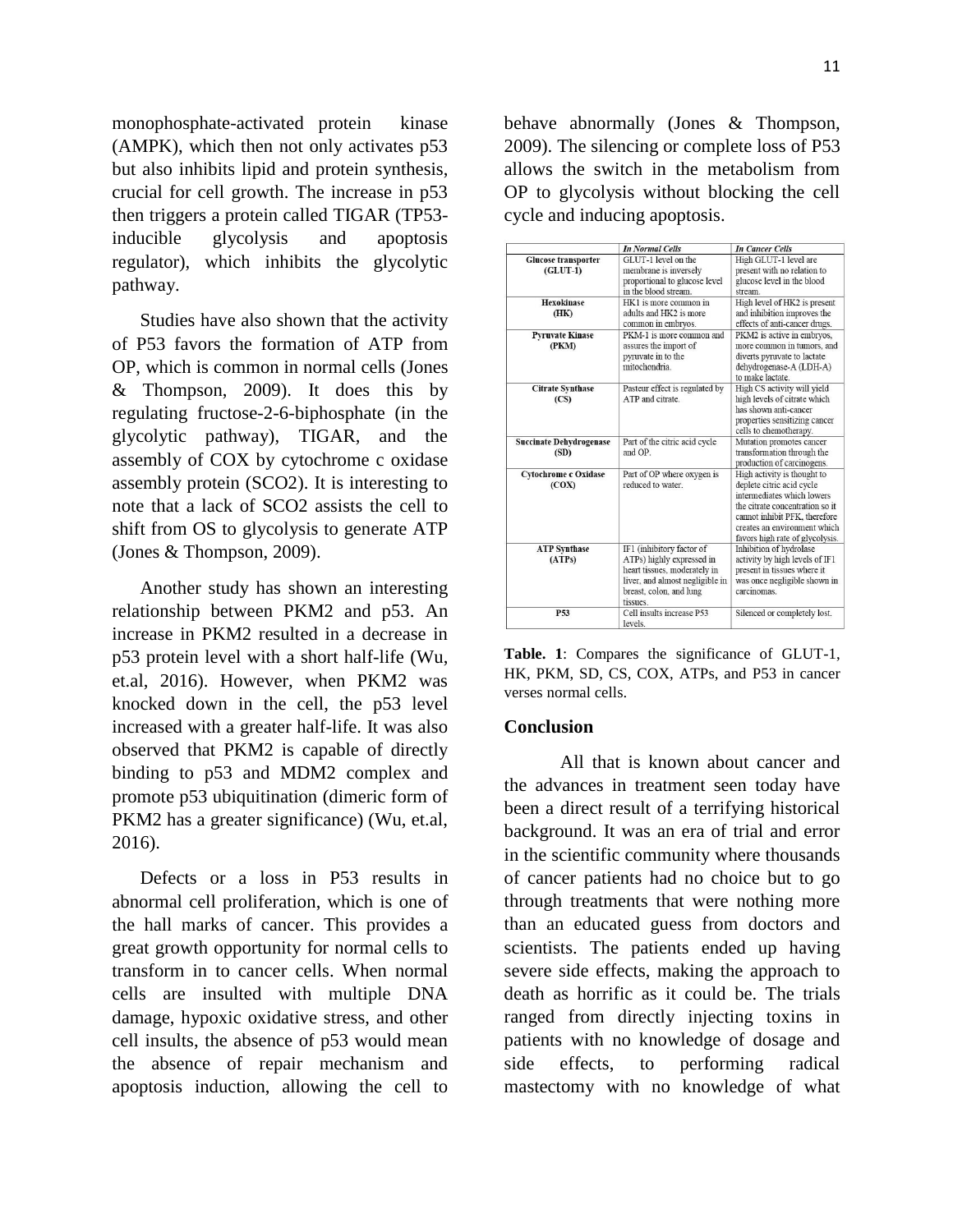cancer actually is and how it metastasizes. It is important to note, however, that all of this was done with an intention to save lives because the rate of patients coming in with cancer was increasing and scientists did not understand what cancer is, let alone know how to cure it. (Mukherjee & Burns, 2015).

Research in mitochondria has enabled us to discover the differences in the structure and function of this organelle between normal and cancer cells. These differences have been used to develop novel site-specific targets for chemotherapy. Mitochondria-targeted drugs or mitochondria-anticancer agents (mitocans) have shown both efficacy and selectivity to kill cancer cells in pre-clinical and early clinical trials. However, these drugs as single agents are not yet sufficient to go beyond phase III clinical trials, which requires high selectivity, efficacy, and low toxicity (Napolitano & Weissig, 2015). This challenge has led scientist to come up with new strategies to enhance the selectivity of mitocans to achieve the desired results in vitro and vivo.

Further research on mitochondria and targeting it for cancer therapies will undoubtedly lead to new drug discoveries and new methods that will enable us to create more efficient and selective treatments for a variety of cancers. Perhaps it may take another era to ultimately save all the lives suffering from cancer, but progress is what gives us hope and the battle against cancer will continue.

## **Acknowledgements**

Primary Advisor: Dr. Josephine S. Modica-Napolitano, Professor in the Department of Biology, Merrimack College, North Andover, MA 01845, USA.

### **References**

- 1. Ahn, K., Kim, J., Yun, M., Park, J., Lee, J., 2009. Enzymatic Properties of the N- and C-terminal Halves of Human Hexokinase II. Korean Society for Biochemistry and Molecular Biology.
- 2. Argo, M.S., Formentini, L., Bermudez, J.C., Cuezva, J.M., 2012. IF1 reprograms energy metabolism and signals the oncogenic phenotype in cancer. Cell Cycle. 11(16): 2963- 2964.
- 3. Arnold, S., Kadenbach, B., 1997. Cell respiration is controlled by ATP, an allosteric inhibitor of cytochrome-c oxidase. Eur J Biochem. 249(1):350-4.
- 4. Bioinformatics, 2016. HK2 Hexokinase 2 [Homo sapiens (humans)]. NCBI. Gene ID: 3099.
- 5. N.d. Primary information of p53 gene. Bioinformatics. http://www.bioinformatics.org/p53/i ntroduction.html
- 6. Bensinger, S.J., Christofk, H.R., 2012. New aspects of the Warburg effect in cancer cell biology. Seminars in Cell and Developmental Biology. 23, 352-361.
- 7. Cardenas, M.L., Bowden, A.C., Ureta, T., 1998. Evolution and regulatory role of the hexokinases. Science Direct.
- 8. Cenizo, L.S., Fromentini, L., Aldea, M., Ortega, A.D., Huerta, P.G., Arago, M.S., Cuezva, J.M., 2010. Up-regulation of the ATPase Inhibitory Factor 1 (IF1) of the Mitochondrial H<sup>+</sup>-ATP Synthase in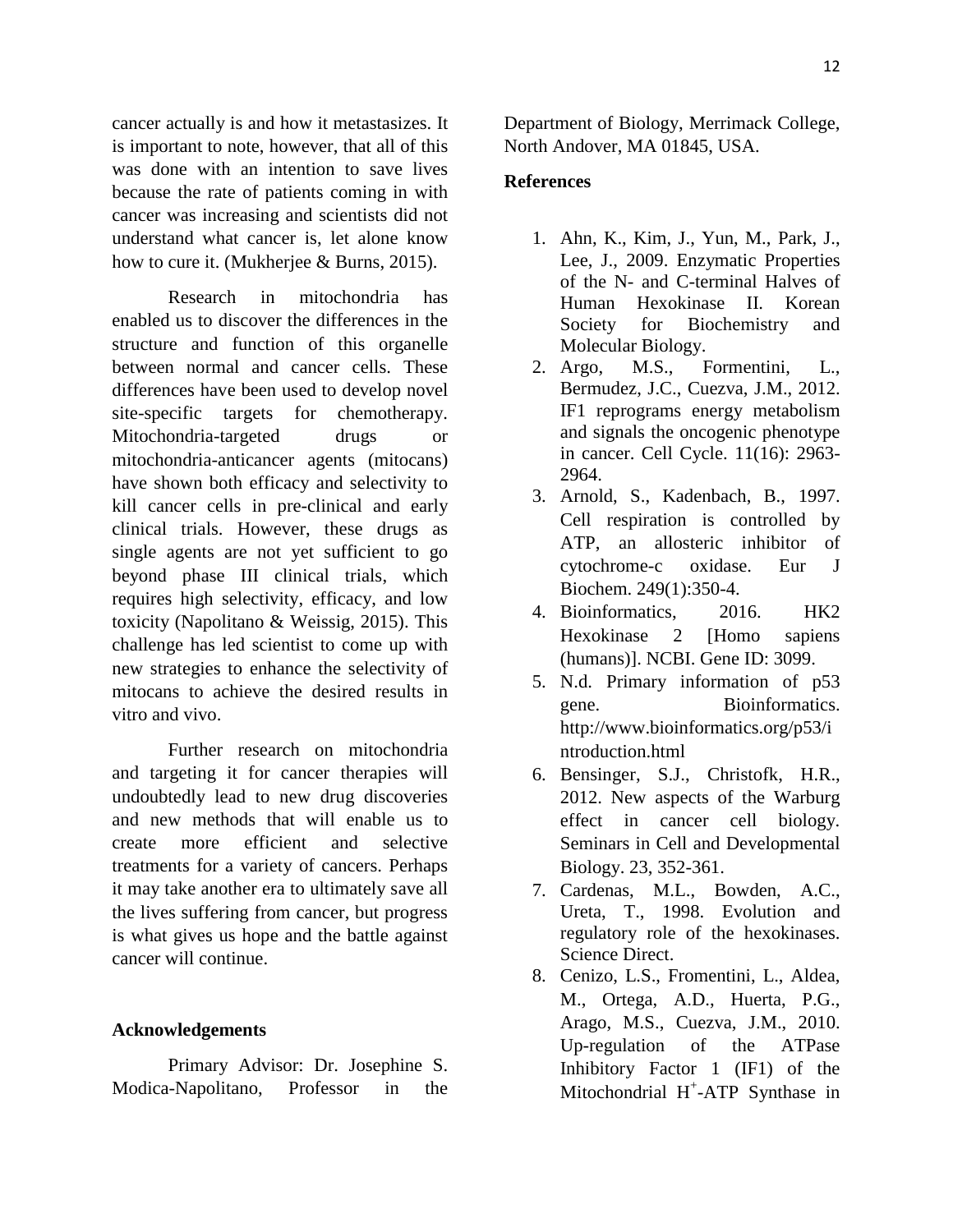Human Tumors Mediates the Metabolic Shift of Cancer Cells to a Warburg Phenotype. J Biol Chem. 285(33): 25308-25313.

- 9. Chen, L., Liu, T., Zhou, J., Wang, Y., Wang, X., Di, W., Zhang, S., 2014. Citrate Synthase Expression Affects Tumor Phenotype and Drug Resistance in Human Ovarian Carcinoma. PLOS.
- 10. Ciriolo, M.R. & Cardaci, S., 2012. TCA Cycle Defects and Cancer: When Metabolism Tunes Redox State. International Journal of Cell Biology. ID 161837.
- 11. Giri, D., 2016. Glycolysis: All Steps with Diagram, Enzymes, Products, Energy Yield and Significance. www.Laboratoryinfo.com.
- 12. [Graziano, F.](https://www.ncbi.nlm.nih.gov/pubmed/?term=Graziano%20F%5BAuthor%5D&cauthor=true&cauthor_uid=26927284), [Ruzzo, A.](https://www.ncbi.nlm.nih.gov/pubmed/?term=Ruzzo%20A%5BAuthor%5D&cauthor=true&cauthor_uid=26927284), [Giacomini,](https://www.ncbi.nlm.nih.gov/pubmed/?term=Giacomini%20E%5BAuthor%5D&cauthor=true&cauthor_uid=26927284)  [E.](https://www.ncbi.nlm.nih.gov/pubmed/?term=Giacomini%20E%5BAuthor%5D&cauthor=true&cauthor_uid=26927284), [Ricciardi, T.](https://www.ncbi.nlm.nih.gov/pubmed/?term=Ricciardi%20T%5BAuthor%5D&cauthor=true&cauthor_uid=26927284), [Aprile,](https://www.ncbi.nlm.nih.gov/pubmed/?term=Aprile%20G%5BAuthor%5D&cauthor=true&cauthor_uid=26927284)  [G.](https://www.ncbi.nlm.nih.gov/pubmed/?term=Aprile%20G%5BAuthor%5D&cauthor=true&cauthor_uid=26927284), [Loupakis, F.](https://www.ncbi.nlm.nih.gov/pubmed/?term=Loupakis%20F%5BAuthor%5D&cauthor=true&cauthor_uid=26927284), 2016. Glycolysis gene expression analysis and selective metabolic advantage in the clinical progression of colorectal cancer. Pub Med.
- 13. Gupta, V., Bamezai, R.N.K., 2010. Human pyruvate kinase M2: A multifunctional protein. Protein Science. 2031-2044.
- 14. Hanahan, D., Weinberg, R.A., 2011. Hallmarks of Cancer: The Next Generation. PubMed.
- 15. Hirchey, M.D., DeBerardinis, R.J., Diehl, A.M., Drew, J.E., Frezza, C., Green, M.F., et.al, 2015. Dysregulated metabolism contributes to oncogenesis. Seminars in Cancer Biology.
- 16. Icard. P., Poulain, L., Lincent, H., 2012. Understanding the central role of citrate in the metabolism of cancer cells. BBA Reviews on Cancer.
- 17. Jones, R.G.,Thompson, C.B., 2009. Tumor suppressors and cell

metabolism: a recipe for cancer growth. Genes and Development. 23(5): 537-548.

- 18. King, A., Sleak, M.A., Gottlieb, E., 2006. Succinate dehydrogenase and fumarate hydratase linking mitochondrial dysfunction and caner. Oncogene. 4675-4682.
- 19. Krieg, R.C., Knuechel. R., Schiffmann, E., Liotta, L.A., Petricoin III, E.F., Herrmann, P.C., 2004. Mitochondrial proteome: Cancer-altered metabolism associated with cytochrome c oxidase subunit level variation. Proteomics. 2789-2795.
- 20. Liu, Z.X., Hong, L., Fang, S.Q., Tan, G.H., Huang, P.G., Zeng, Z., Xia, X., Wang, X.X., 2016. Overexpression of pyruvate kinase M2 predicts a poor prognosis for patients with osteosarcoma. PubMed.
- 21. Lin, C.C., Cheng, T.L., Tsai, W.H., Tsai, H.J., Hu, K.H., Chang, H.C., et.al, 2012. Loss of the respiratory enzyme citrate synthase directly links the Warburg effect to tumor malignancy. Scientific Reports.
- 22. Mazurek, S., Boschek, C.B., Hugo, F., Eigenbrodt, E., 2005. Pyruvate kinase type M2 and its role in tumor growth and spreading. PubMed.
- 23. Modica-Napolitano, J.S., Weissig, V., 2015. Treatment Strategies that Enhance the Efficacy and Selectivity of Mitochondira-Targeted Anticancer Agents. International Journal of Molecular Sciences.
- 24. N.d. Krebs Cycle. Xamplified. [http://www.chemistrylearning.com/k](http://www.chemistrylearning.com/krebs-cycle/) [rebs-cycle/](http://www.chemistrylearning.com/krebs-cycle/)
- 25. N.d. Cancer Statistics. National Cancer Institute.